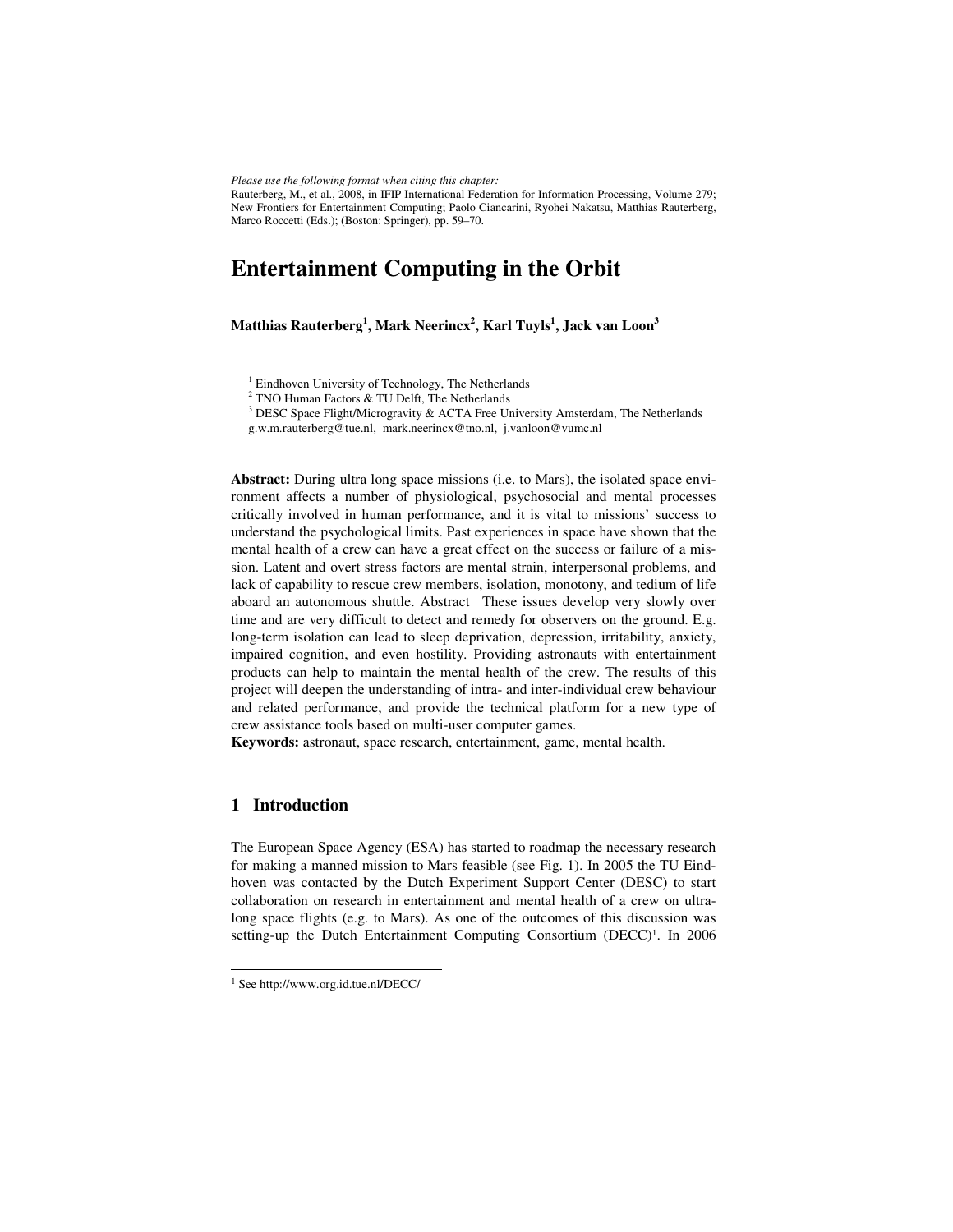DECC organized a workshop at the Lorentz Center (Leiden, The Netherlands)<sup>2</sup> to establish discussions among Dutch researchers in the field of entertainment and health, training and serious gaming. This research project brought together the available state of the art expertise in the Netherlands on man-machine interaction and entertainment, human factors and cognitive task load, evolutionary game theory and multi-agent systems, and Actor-Agent Community technology at DECIS Lab (Delft).



**Fig 1**: Roadmap with regard to human health issues for a future European strategy towards human exploratory missions.

## **2 State of the art**

The success of human space missions depends among others on the following two factors: (1) each astronaut remains alert and vigilant while operating sophisticated equipment and following complex procedures, and (2) the whole crew can operate and collaborate autonomously and successfully to recover from critical situations. Ultra-long space missions are characterized on the one hand by new physical parameters, on the other hand by new psychosocial parameters. New physical parameters are weightlessness, three-dimensional configuration, and reduced living

 2 See http://www.lorentzcenter.nl/lc/web/2006/214/info.php3?wsid=214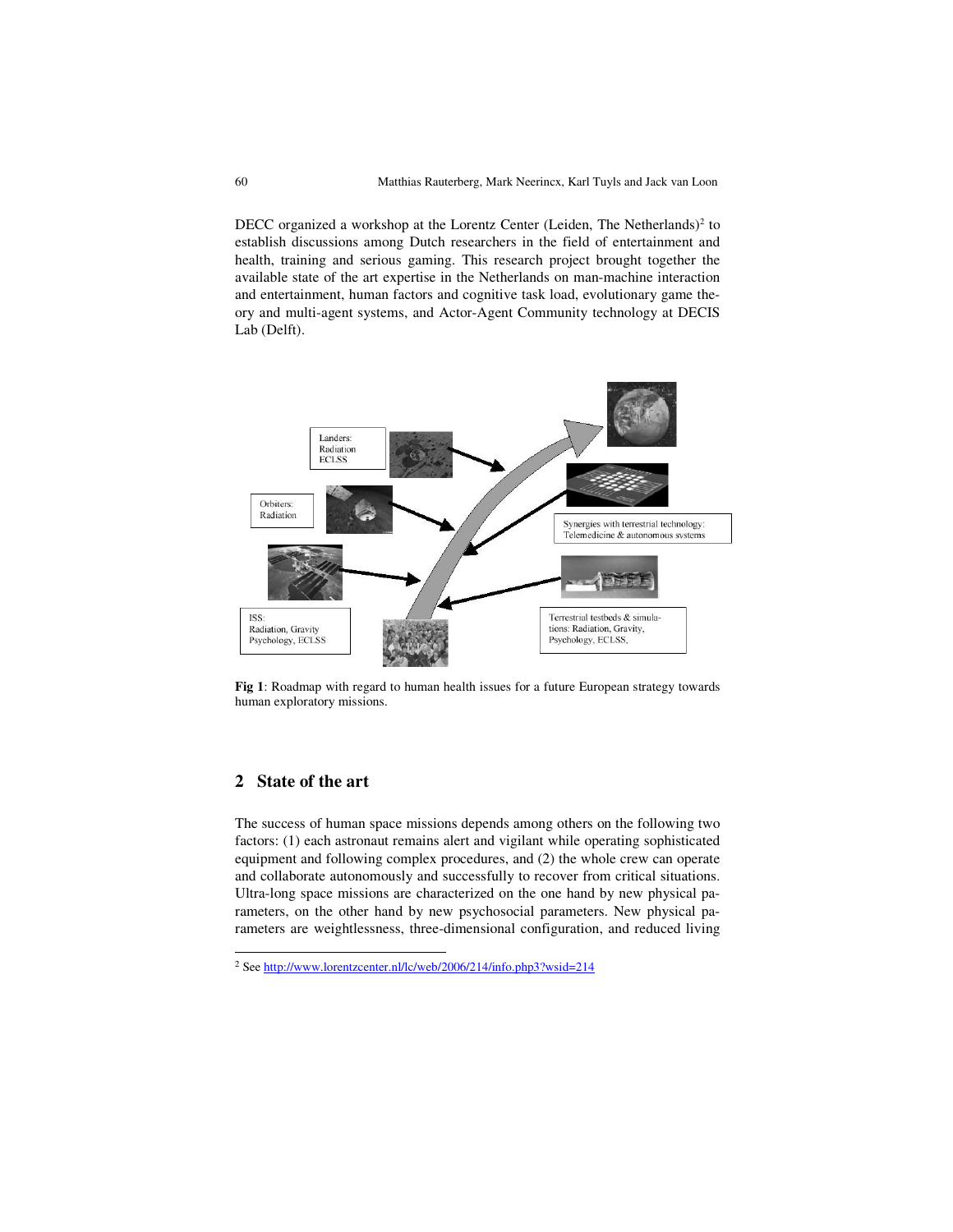space. New psychosocial parameters are small group living, working together in close proximity, and extreme social isolation (Manzey, 2004). Adaptation to this new environment involves a number of mental processes, which includes simultaneously physiological, psychosocial and behavioural modifications in the course of time (Christensen and Talbot, 1986; Tafforin, 1996; Palinkas, 2001; Sandal, 2001a; Manzey, 2004). It is reported that the Russian scientists have taken definitely more interest in studying psychosocial factors affecting their cosmonauts than the American (Kanas, 1985, 1987; Santy, 1983). In spite of a very careful selection and preparation of the crew members, including a test of "psychological compatibility", within a long-term mission already after 30 days the crew began to show signs of hostility (Kanas, 1987).

The space environment in ultra-long missions affects a number of physiological systems critically involved in human performance, and it is vital to mission success to understand the biological, physiological and psychological limits of human performance under such conditions (Palinkas, 2001). It has been demonstrated that both acute gravitational changes and isolation in ultra-long space flight (e.g., social monotony) can lead to stress and performance problems (Endler, 2004). Since e.g. isolation and hyper-arousal result in both psychosocial and performance deficits, this project is focused on (1) a diagnostic tool to measure psychosocial crew health status, and (2) countermeasures to assist crew members improving team communication and collaboration (i.e. [semi] Autonomous Mental Health Assistance, AMHA; see also Rauterberg, 2004). In particular, this project is concerned with the following aspects: altered work-leisure time cycles with related mood problems, and altered or reduced communication and collaboration opportunities among crew members with related possible inter-individual conflicts.

#### **Risks and Goals:**

In the human behaviour and performance discipline area the following three risks have been identified as unacceptable risks of serious adverse health and performance consequences without having so far a mitigation strategy that has been demonstrated on Earth or even validated in space (ESTEC 2001; NASA 2004):

• **Risk 1--Area:** Human Behaviour and Performance.

**Risk Title:** Human performance failure due to poor psychosocial adaptation.

**Risk Description:** Human performance failure due to problems associated with adapting interpersonally to the space environment: poor interpersonal relationships and/or group dynamics; and inadequate team cohesiveness.

Justification: Moderate likelihood/high consequence risk with low mitigation status; need to reduce probability of human error, performance and/or mission failure. Serious interpersonal conflicts have occurred in space flights. The failure of flight crews to cooperate and work effectively with each other or with flight controllers has been a periodic problem in both US and Russian space flight programs. Interpersonal distrust, dislike, misunderstanding and poor communi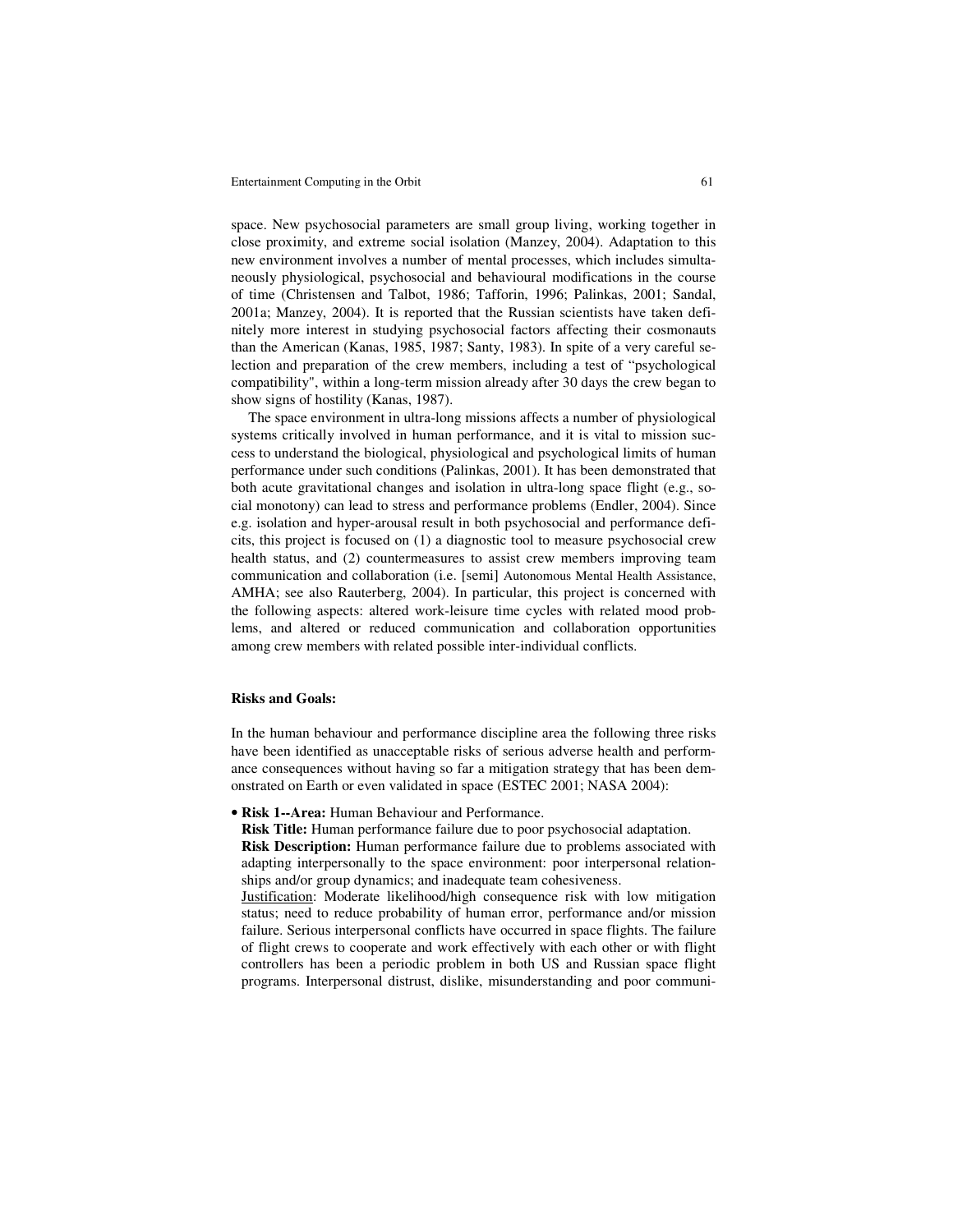cation have led to potential dangerous situations, such as crew members refusing to speak to one another during critical operations, or withdrawing from voice communication with ground controllers. Such problems of group cohesiveness have a high likelihood of occurrence in ultra-long space flight and if not mitigated through prevention or intervention, they will pose grave risks to the mission.

[*References*: Kanas 1985, 1987; Palinkas 1991, 2001; Suedfeld and Steel 2000; Morphew 2001; Sandal 2001a, 2001b]

Countermeasures: Unobtrusive monitoring and early detection of individual adaptation problems.

• **Risk 2--Area:** Human Behaviour and Performance.

**Risk Title:** Human performance failure due to neurobehavioral problems.

**Risk Description:** Human performance failure during missions due to such conditions as depression, anxiety, trauma, or other neuro-psychiatric and cognitive problems.

Justification: Although infrequent, serious neurobehavioral problems involving stress and depression have occurred in space flight, especially during longduration missions. In some of these instances, the distress has contributed to performance errors during critical operations, such as the collision of Progress into Mir during manual docking. In other instances, emotional problems led to changes in motivation, diet, sleep, and exercise. No matter how carefully selected and prepared crews are for long-duration flights, the US and Russian experiences reveal that at least some subset of astronauts will experience problems with their behavioural health. Long-duration flights will have a significant likelihood of psychiatric problems emerging.

[*References*: Santy 1987; Kanas 1998; Driskell et al. 1999; Ellis 2000; Palinkas and Houseal 2000; Suedfeld and Steel 2000; Lane and Feeback 2002; Woolford et al. 2002; Kanas 2004; Palinkas et al. 2004]

Countermeasures: On-board unobtrusive technologies as astronaut's aids for valid detection of stress reactions and cognitive or emotional problems; on-board information technologies as astronauts' aids for management of stress reactions and cognitive or emotional problems; self monitoring of mood; improved diagnostic cognitive self-assessment; improved ability to safely and effectively manage an uncooperative crewmember during mission.

• **Risk 3--Area**: Space Human Factors Engineering.

**Risk Title**: Mismatch between crew cognitive capabilities and task demands.

**Risk Description**: Human performance failure due to inadequate accommodation of human cognitive limitations and capabilities. If human cognitive performance capabilities are surpassed due to inadequate design of tools, interfaces, tasks or information support systems, mission failure or decreased effectiveness or efficiency may result. Identifying, locating, processing, or evaluating information to make decisions and perform critical tasks in short time-frames in nominal and emergency situations, with limited crew size, relying on strictly local resources is extremely subject to human errors.

Justification: Crew members require refresher training and information support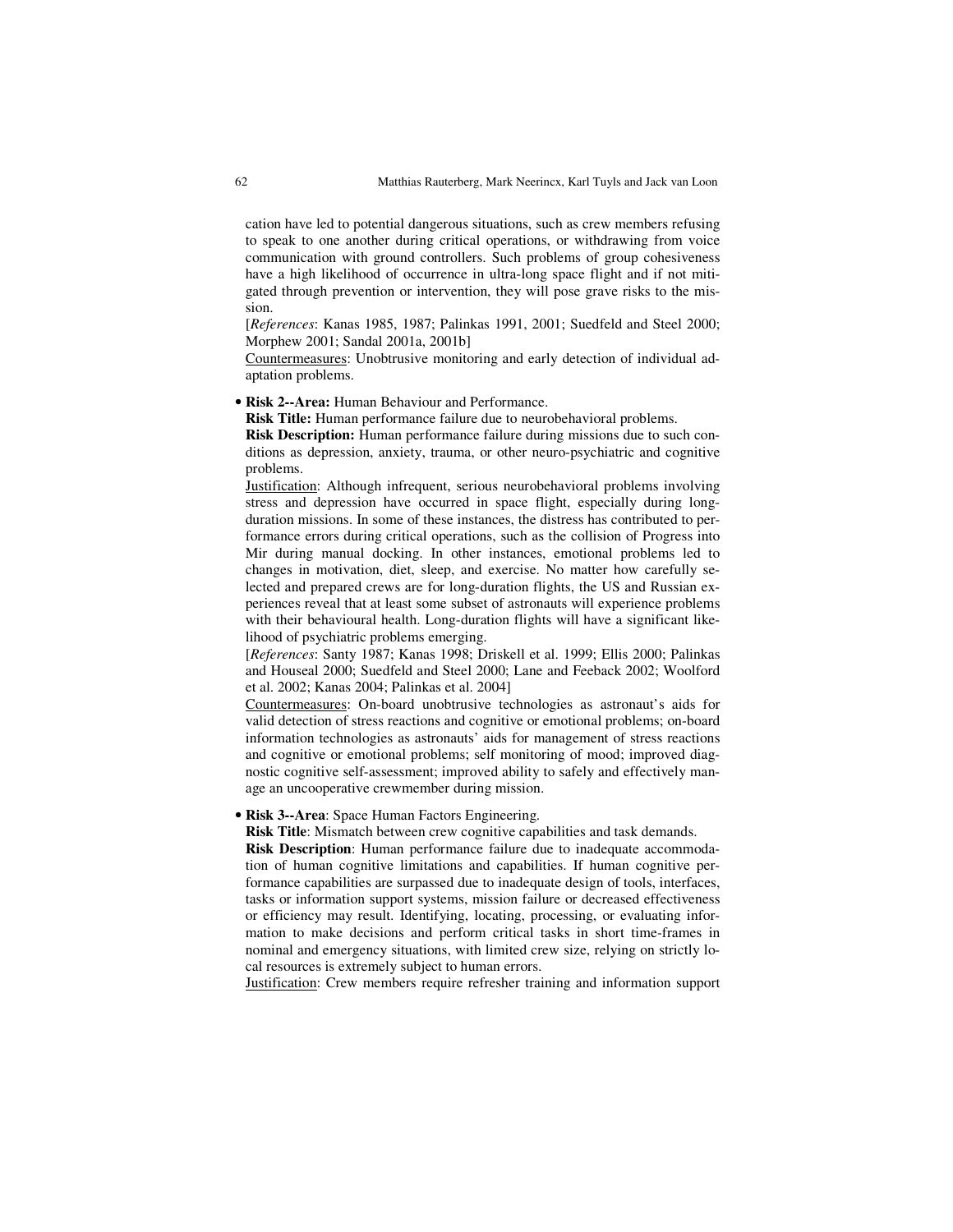systems for numerous tasks during six or more month missions. Psychological literature documents increases in error with time since learning and decreases in error with correctly practicing task. Failure to correctly follow procedures has lead to fatal accidents in commercial aviation, even with greatly over learned tasks.

[*References*: Torrance 1954; Tafforin 1996; Ellis 2000; Woolford et al. 2002; Endler 2004]

Countermeasures: Tools for enabling crew autonomy with respect to information retrieval; tools analyzing tasks to identify critical skills and knowledge; tools to enable self-assessment of readiness to perform; onboard training systems that enables successful readiness to perform. Design requirements for communications systems among crewmembers, between crew and mission control, and among crew and intelligent agents that reduce risk of mission failure.

The scope and size of this project does not allow covering the whole area of all three risks, but we propose an innovative countermeasure that addresses several issues in each of these risks. The proposed [semi] AMHA is a desktop virtual reality software that provides a new type of computer mediated communication and collaboration space among crew members, between each crew member and his/her personal buddy/coach in form of a persuasive virtual agent (De Haan et al. 2005). Based on empirical research, diagnostic relevant characteristics of commercially available desktop virtual reality applications will be extracted, and the results will be implemented into the new AMHA. The virtual agent (buddy) will be adaptive in its communication behaviour to serve the following two main purposes: (1) establishing a trustworthy and private relationship to the particular crew member (Neerincx and Streefkerk 2003), and (2) providing an indirect communication channel to other 'buddies' and crew members (Neerincx et al. 2006).

#### **3 Scientific objectives**

The scientific objectives are twofold: (1) empirical research investigating communication and collaboration pattern of crews based on *objective behavioural patterns*, and (2) software engineering research designing and implementing a new type of crew assistance tool using *agent technology*. The outcome of the empirical research will be used as input for the technical specifications and later for validation of the prototype.

**Goal 1**: Reduce the risk of human physiological or psychosocial performance failure by investigating countermeasures based on adaptive single- and multi-user game/agent technology for unobtrusive onboard training, counseling and diagnostic of individual and crew behavior.

**Goal 2**: Develop new methods and tools for unobtrusive monitoring of actual mental and social status of crew cooperation and individual performance guaranteeing the privacy of crew members.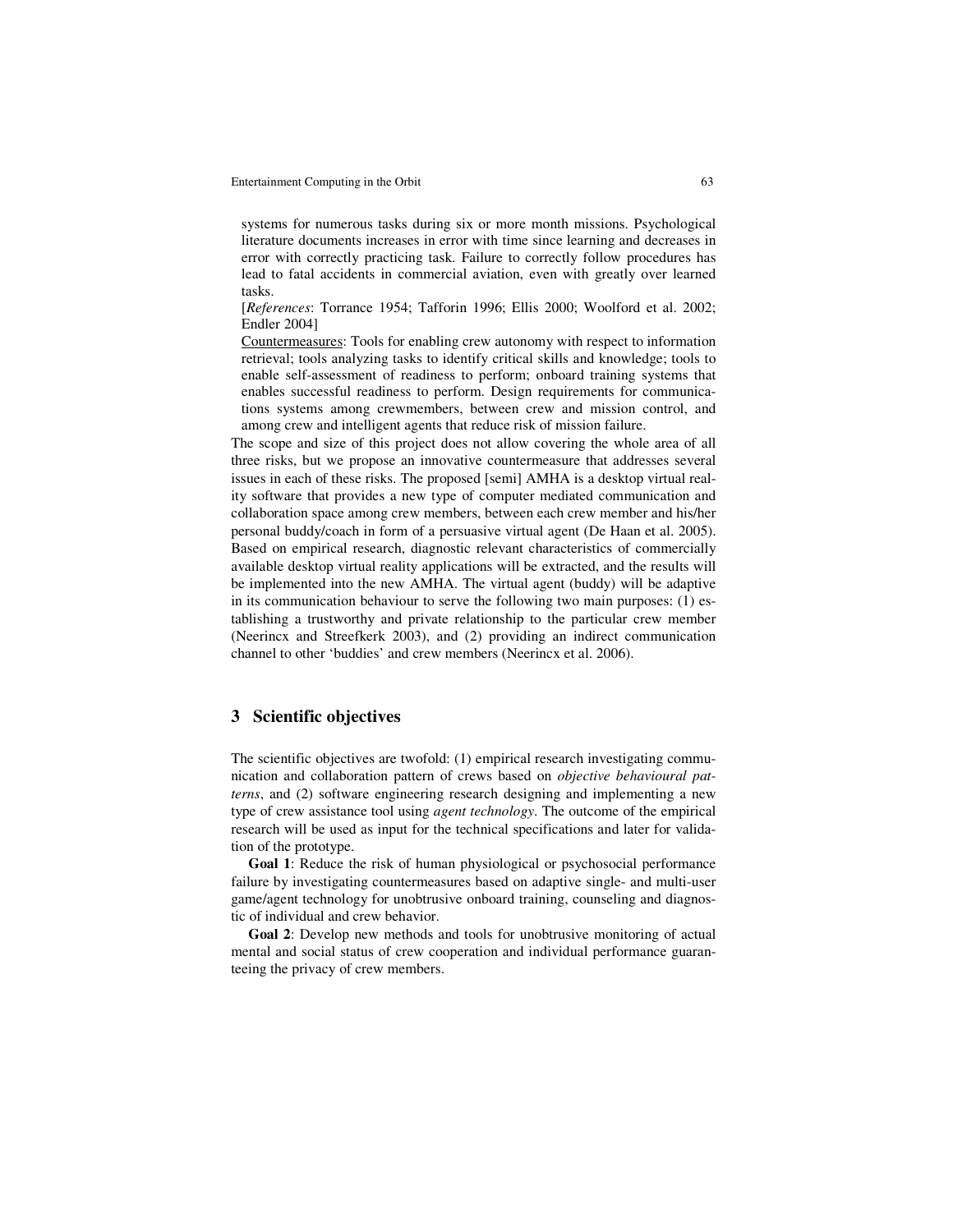**Goal 3**: Develop Earth-based applications of adaptive multi-user game/agent technologies for diagnosing, assessing, and training crew members to reduce the risk of mental and psychosocial performance failure.

In the next section we describe the technical objectives to realize the AMHA. The final result will be a running prototype to demonstrate and validate relevant concepts and functionality, and to investigate and assess the *potential* of our proposed approach for future research in this direction.

#### *3.1 Research methodology and technical feasibility*

This project will executed in three phases: (phase 1) data gathering and analysis in the context of a confinement study with commercial available software (i.e., single and multi user applications) added with automatic user actions logging; (phase 2) developing a software platform to demonstrate the basic concepts of the diagnostic functionality and intended computer mediated communication for the AMHA; and (phase 3) empirical validation of the developed AMHA prototype (cf. Neerincx and Lindenberg 2007). Diagnostic relevant and valid information about the actual relationship among crew members has to satisfy the following requirements: (1) unconstrained behavior for starting and ending collaboration, (2) all crew members should be getting involved, and (3) unobtrusive measuring procedures. Any application that can fulfill these basic requirements seems to be a possible platform. Before we describe each phase in more detail we have to introduce some basic concepts of desktop virtual reality worlds in the context of simulation and gaming, and our conclusions related to this project.

A multiuser online role-playing game (MORPG) is an online computer roleplaying game (RPG) in which a number of users interact with one another in a desktop virtual reality world. As in all RPGs, users assume the role of a virtual character and take control over many of that character's actions. MORPGs are distinguished from single-user or small multi-user RPGs by the number of users, and by the game's persistent world, usually hosted by the game's publisher. A persistent world is a desktop virtual reality world that is used as a setting for a roleplaying game, often online. The world is always available and world events happen continually. The persistency comes from maintaining and developing the state of the gaming world around the clock. Unlike with other games, a persistent world game's plots and events continue to develop even while some of the users are not playing their character. The comparison is to the real world where events occur that are not directly connected to a user, or continue to happen while a user sleeps, etc. Likewise, a user's character can also influence and change a persistent world. The degree to which a character can affect a world varies from game to game. Persistent worlds do also exist in offline games. Even though technically nothing happens while the game is off, the illusion of persistency is created by advancing events as soon as the game is turned on and using the game engine's clock as a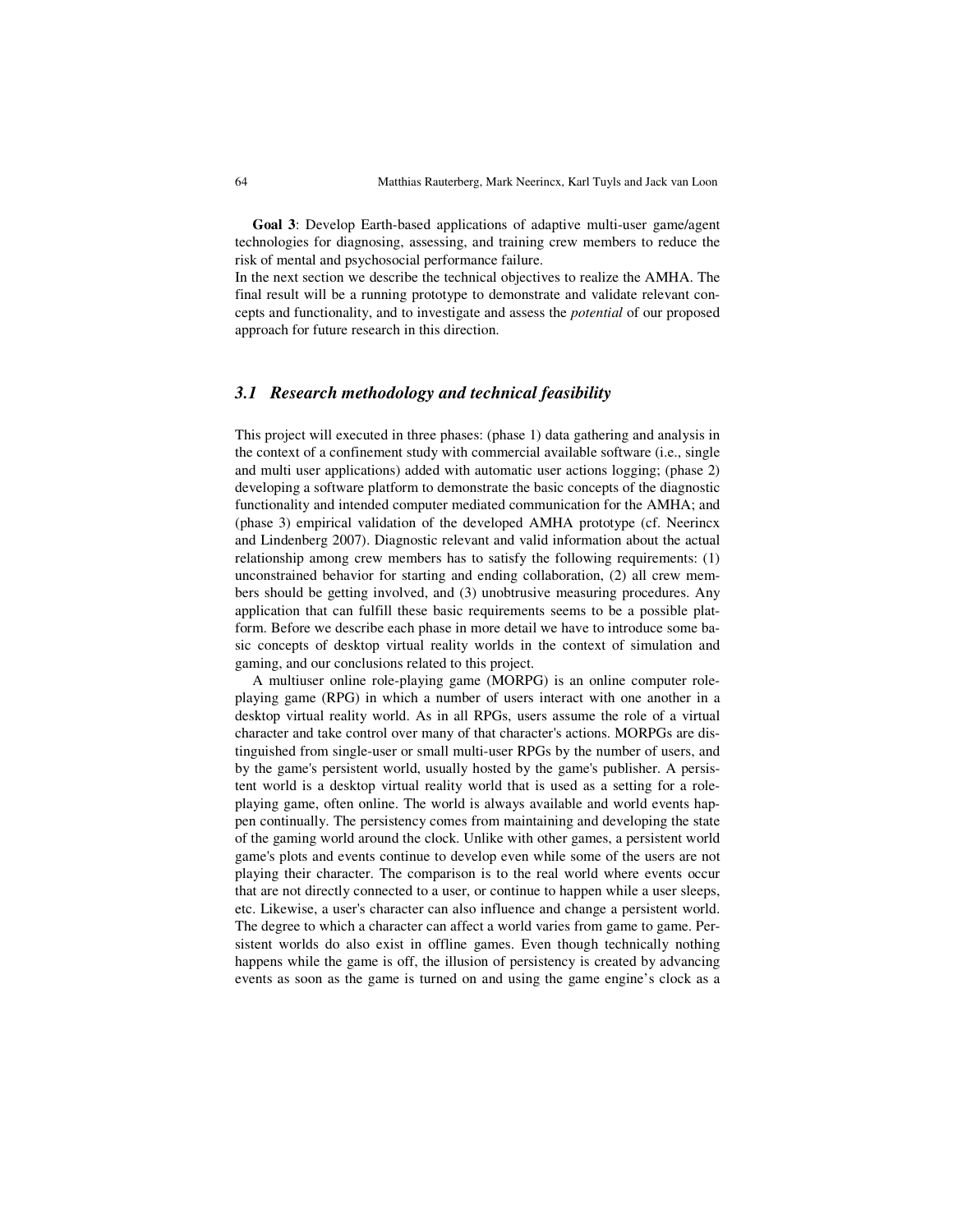guide for what should have happened, making it seem like events occurred while the game was off. MORPGs are considered by Bonk and Dennen (2005) as serious candidates for assessment and training in the military domain. There are many different user types in a MORPG environment. In a fairly simple taxonomy, Bartle (1996) identified four key roles: achievers, explorers, socializers, and killers. These roles may arise from the interrelationship of two dimensions of playing style: (1) action versus interaction, and (2) world-oriented versus player-oriented. In addition, role assignments have the potential to be an important factor in educational use. For example, it is possible that certain roles foster particular types of learning. Users could be encouraged to assume roles that are most fitting with their task requirements. Alternatively, they might be required to rotate through roles to experience the computer mediated collaboration space from a variety of perspectives.

Conclusion: We propose to build upon such a desktop virtual reality world in form of a MORPG enhanced with virtual agents ('buddies'). Crew members can login at any time to continue their on-going interactions inside this world. In particular they can set up a private relationship with their buddy for communication, and with other crew members for collaborations.

Autonomy is a social notion, and recent research in artificial intelligence has been linked to many social theories. Delegation theory is one such social theory. In many cases the user (or the delegating agent) needs local and decentralized knowledge and decision from the delegated agent (Tuyls and Nowe 2005). This agent-- delegated to take care of a given task-- has to choose from among different possible plans, or to adapt abstract or previous plans to suit new situations; it has to find additional (local and updated) information; it has to solve a problem and not just to execute a function, an action, or implement a recipe; sometimes it has to exploit its 'expertise'. In all these cases this agent takes care of the interests or goals of the former 'remotely', i.e., far from it and without its monitoring and intervention (control), and autonomously. This requires an 'open delegation' (Hexmoor et al. 2008). The virtual agent is supposed to use its knowledge, its intelligence, and its ability, and to exert a degree of discretion.

Conclusion: We propose to design the buddy agent with sufficient autonomy for a set of different tasks (e.g., assessing the mental health status of the related crewmember and providing individual feedback only to protect privacy; communicating with other buddies to assess the entire psychosocial crew status, checking and updating email connection with Earth, etc.).

Social norms are cultural phenomena that naturally emerge in human societies and help prescribe and proscribe normative patterns of behavior. In recent times, the discipline of multi-agent systems has been modeling social norms in artificial society of agents. Hexmoor et al. (2006) reviews norms in multi-agent systems and then offers exploration of a series of norms in a simulation study. Using game theoretic concepts they define and offer an account of norm stability. Particularly in small groups, for the norm of cooperation to evolve and be stable, a relatively small number of individuals with cooperative attitude are needed.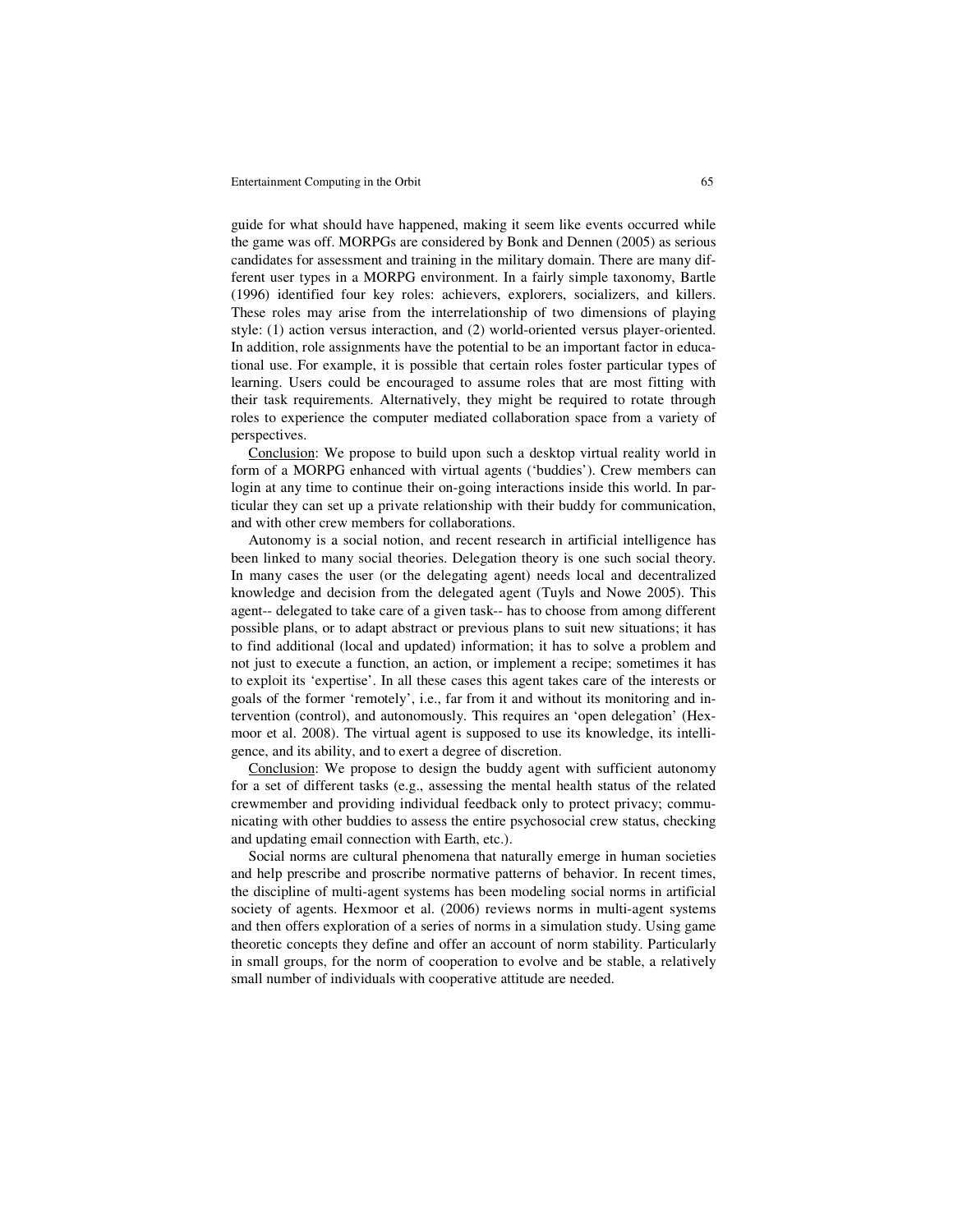Conclusion: We propose to build in such functionality for the virtual agents to enable social norm stability among crewmembers.

Over the last few years the combination of Evolutionary Game Theory (EGT) and Reinforcement Learning (RL) have proved to be powerful theories for designing autonomous agents, and under-standing interactions in systems composed of such agents (Tuyls et al. 2006). Modeling agents for an assistive tool requires a thorough understanding of the type and form of interactions within the virtual environment and other agents in the tool controlled by users. Instead of assuming that agents are perfectly rational, EGT treats agents' objectives as a matter of fact, with a presumption that these objectives must be compatible with an appropriate evolutionary dynamic (i.e., the replicator dynamics). For this reason, EGT can be used to analyze how agents can make less purely self-interested decisions in complex environments such as adaptive games (Spronk 2005).

Conclusion: Modeling and implementing the virtual agents ('buddy') will be based on EGT and RL.

Conventional media technologies have been designed to primarily handle multimedia, informative, logical communications based on logic and aiming for the user's understanding of a message. This is a narrow view on the communication capabilities of humans and Kansei Mediation offers new opportunities (Nakatsu et al. 2006). It is a style of lifelong learning that possesses a rich combination of communication channels to let direct and indirect information flow freely. Nakatsu et al. (2006) discusses how human–human communication can be delivered indirectly using different modalities. The metaphor of the 'four-ears-model' distinguishes four important dimensions of any human message: (1) content ("what are the facts"), (2) appeal ("what does s/he want me to do, think, feel, etc."), (3) relationship ("what does s/he think about me") and (4) self-disclosure ("what kind of person is s/he"). In communicating the sender sends messages about the subject, which tell something about him/herself about his perception of the relationship with the receiver and which appeal to the receiver to change in some way. One can say the sender talks with four different 'beaks'. To understand the sender well the receiver should listen with four 'ears' and each 'ear' should be tuned to what the corresponding 'beak' tries to say. If the 'beak' and the 'ear' are not in tune with each other, this is one of the main causes for misunderstandings.

Conclusion: We propose to enhance the user interface in addition to visual and audio with haptic feedback.

A first informal user requirement analysis was done with the astronaut Gerhard Thiele (ESA-EAC). He recommends the following requirements: (1) mixed gender crew, (2) strict confidentiality and privacy for the interaction with and through AMHA, and (3) adaptive tools (e.g., e-learning) to support crew-members achieving their private learning goals throughout a mission.

Conclusion: We will design the interaction with AMHA so that adaptation and privacy is guaranteed.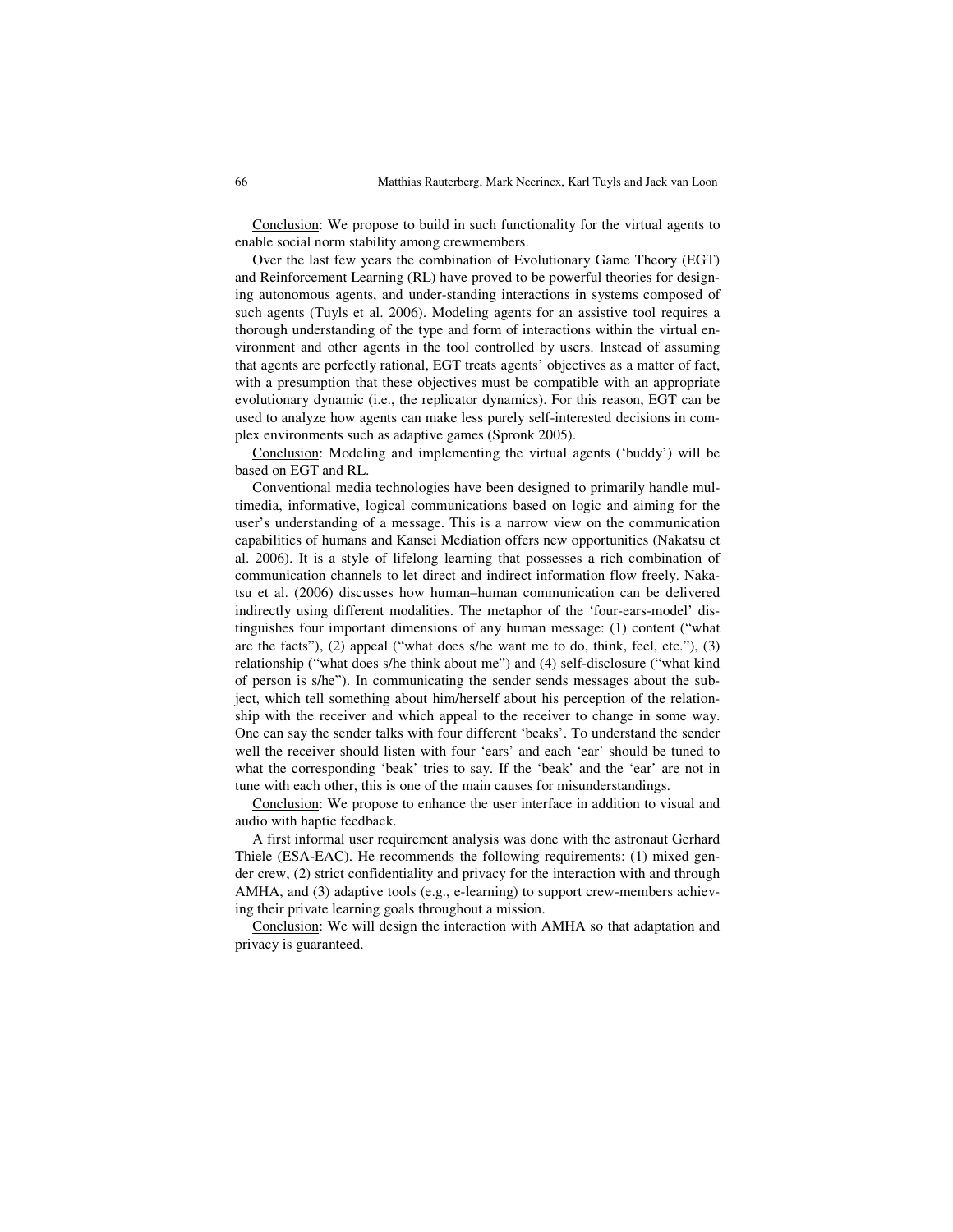Due to the microgravity constrains under real ultra long flight conditions any interface concept based on tangible interactions seems to be not appropriate (see Rauterberg et al., 1997).

### *3.2 Work plan*

For the first phase of this project we plan to get access to a confinement study for long duration missions (e.g., Mars-500 confinement study, ESA space flights to ISS) as an empirical test bed. We plan to provide a PC platform with a set of commercial games: for individual social interaction (e.g., Sims-2), for individual training (e.g. SpaceStationSim, BioSim), and for inter individual interactions (e.g., Age of Empires, Baldur's Gate, XBlast TNT). This PC platform might be extended with a special logging functionality (e.g. NOLDUS uLog Pro plus Observer XT) to collect automatically the objective data generated by users during inter-actions. We will relate the results with additional subjective data gathered by questionnaires and interviews (e.g., a sociogram) to extract diagnostic relevant information out of the logged data stream (Rauterberg 2003). All necessary facilities [e.g. special analyzing tools like Automatic Mental Model Evaluator, AMME (Rauterberg 1993)] are available within our laboratories.



Fig 2: Layout of the mock space station: module 1=medical module, module 2=living quarters, module 3=Mars landing module, module 4=storage module<sup>3</sup>

 $\overline{a}$ 

<sup>3</sup> Taken from

http://spaceflight.esa.int/users/downloads/ao2007/Mars500%20Call%20for%20Candidates.pdf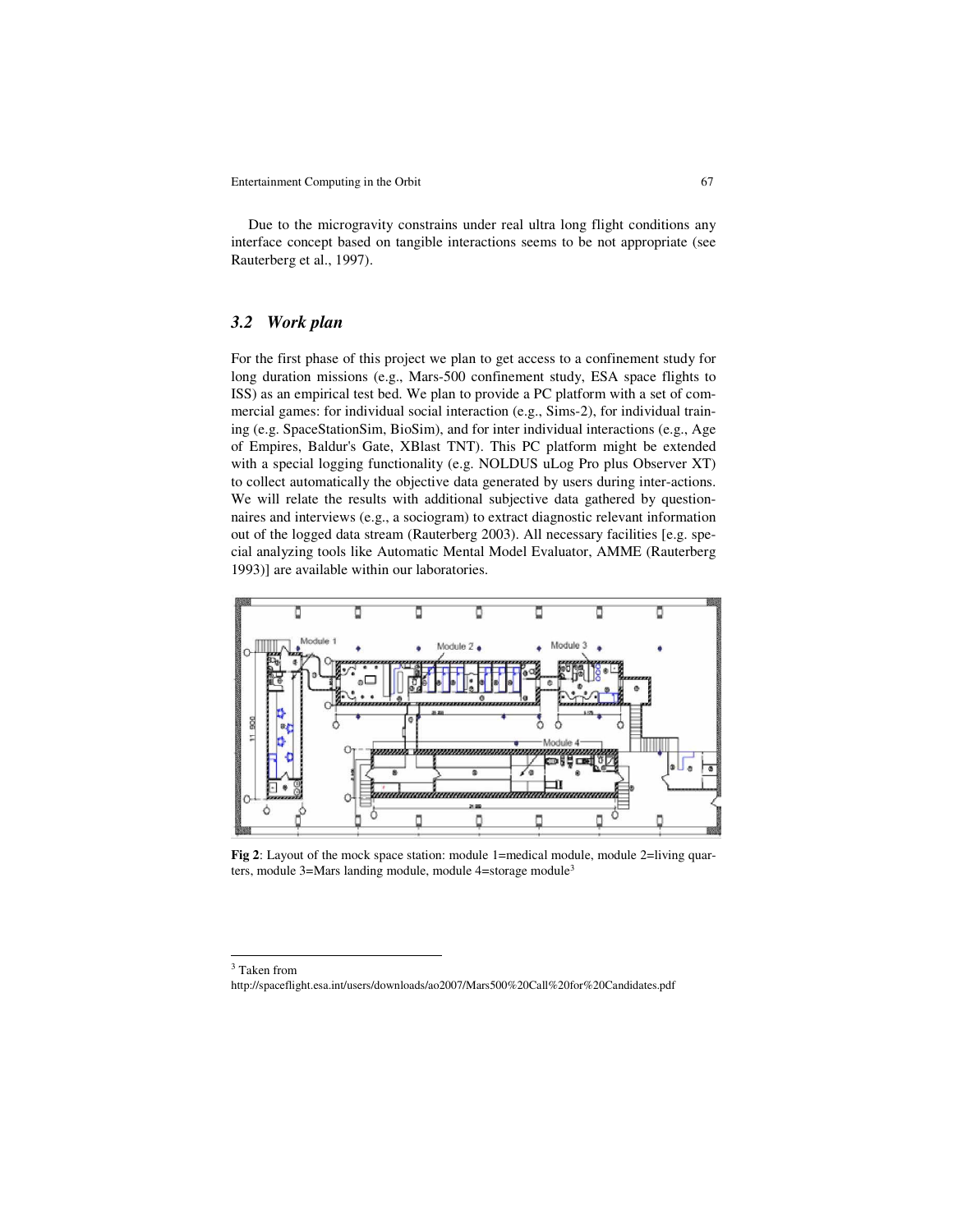#### **4 The Mars-500 confinement study**

European and Russian space researchers will lock six men in a metal confinement to mimic the stresses and challenges of a manned mission to Mars. First a 100 and later a 500 days experiment, under development by the Russian Institute of Medical and Biological Problems, will put human volunteers in a mock space station module (see Fig. 2) in complete isolation to study how a ultra-long mission to Mars might affect its human crew (Johnson et al. 2003).

During these two studies, the crew will depend on a preset limit of supplies, including about five tons of food and oxygen and three tons of water. A doctor will accompany volunteers inside the module to treat illnesses and injuries. Volunteers will be allowed to quit the experiment only if they develop a severe ailment of psychological stress. During the simulation the crew will watch Earth disappear into the blackness of space as they munch on the same kinds of food available on the International Space Station. ESA will even attempt to simulate the 40-minute time delay for radio signals to travel from the spacecraft to Earth and back, as the crew work and live in extremely isolated conditions.

#### **5 Conclusions**

It is obvious that serious research still has to be done to investigate the effects of ultra-long space missions in a confined environment under microgravity constrains on the mental health of the crew members. Any possible countermeasures to minimize these risks are necessary to contribute to missions' success. The proposed project AMHA is one reasonable contribution in this direction.

**Acknowledgments**. This project is sponsored by the Netherlands Organisation for Scientific Research (NWO), User Support Program Space Research (SRON) and DECIS Lab. We want to thank J. Goldstein, K. Nieuwenhuis, P. Suedfeld and B. Salem for their valuable contributions to our discussions.

#### **References**

- Bartle R A (1996). Hearts, clubs, diamonds, spades: Players who suit MUDs. *Journal of MUD Research*, vol. 1(1). Retrieved November 10, 2006 from http://www.mud.co.uk/richard/hcds.htm.
- Bonk C J and Dennen V P (2005). Massive multiplayer online gaming: a research framework for military training and education. *ADL Technical Report 2005-1*, US State Department of Defense.
- Christensen J M and Talbot J M (1986). A review of the psychological aspects of space flight. Aviation, Space, and Environmental Medicine, vol. 57(3), pp. 203-212.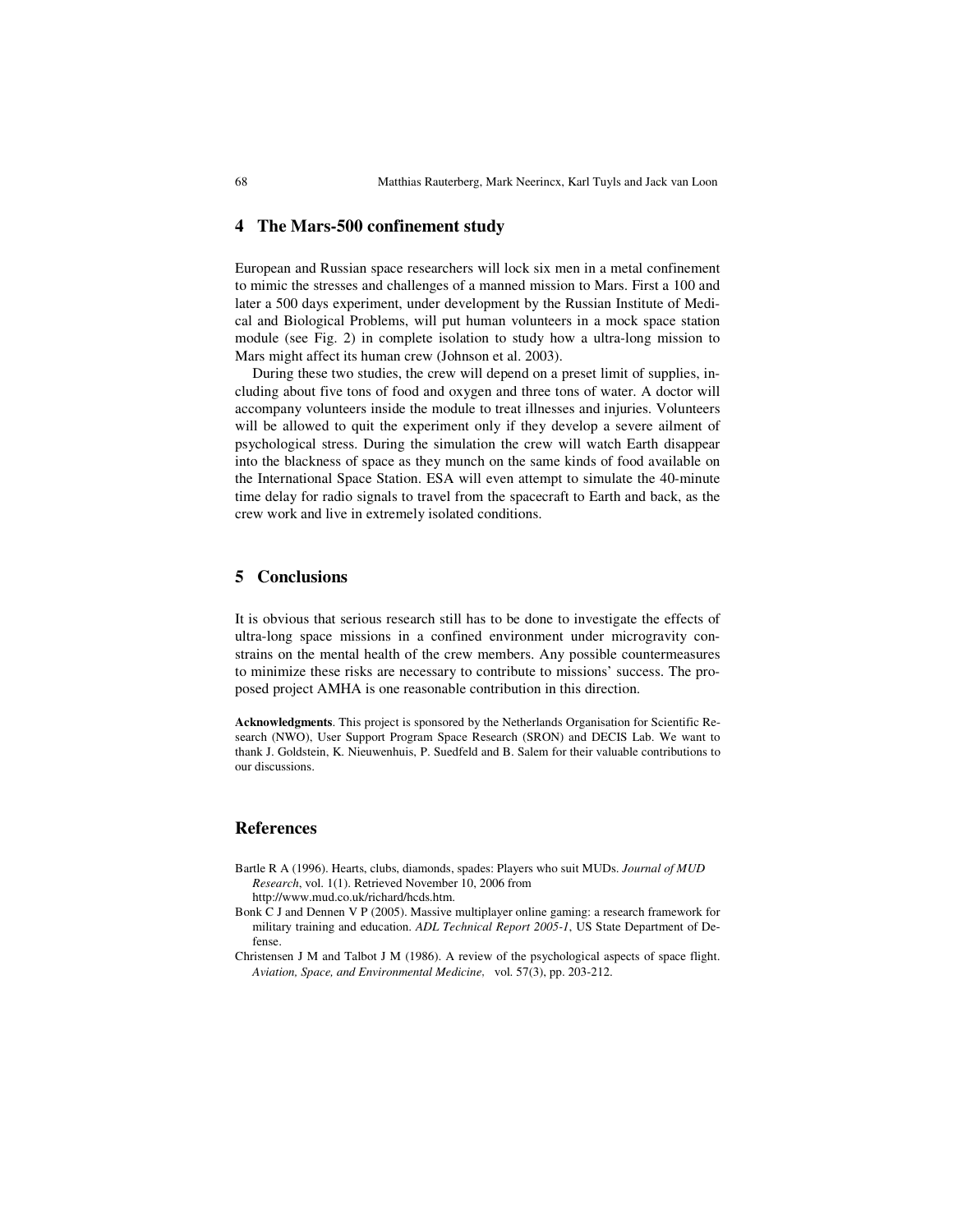- De Haan G, van der Mast C A P G, Blanson Henkemans O and Neerincx M A (2005). SuperAssist: Personal assistants for cooperative healthcare treatment. In: M Al-Akaidi and L Rothkrantz (eds.), *Proceedings Euromedia 2005* (pp. 124-128). Toulouse, France: EUROSIS.
- Driskell J E, Salas E and Johnston J (1999). Does stress lead to a loss of team perspective? *Group Dynamics: Theory, Research, and Practice*, vol. 3(4), pp. 291-302.
- Ellis S R (2000) Collision in space: human factors elements of the Mir Progress 234 collision. *Ergonomics in Design*, pp. 4-9.
- Endler N S (2004). The joint effects of person and situation factors on stress in spaceflight. *Aviation, Space, and Environmental Medicine*, vol. 75(7), pp. C22-C27.
- ESTEC (2001). HUMEX: Study on the survivability and adaptation of humans to long-duration interplanetary and planetary environments. *HUMEX Technical Note 2* (version 1), ESTEC/Contract No. 14056/99/NL/PA.
- Hexmoor H, Castelfranchi C and Falcone R (2008, forthcoming). A prospectus on agent autonomy. In: H Hexmoor and S Brainov (eds.), *Agent Trust* (in planning stage).
- Hexmoor H, Venkata S G and Hayes D (2006). Modelling social norms in multiagent systems. *Journal of Experimental and Theoretical Artificial Intelligence*, vol. 18(1), pp. 49-71.
- Johnson J C, Boster J S and Palinkas L A (2003). Social roles and the evolution of networks in extreme and isolated environments. *Journal of Mathematical Sociology*, vol. 27, pp. 89-121.
- Kanas N (1985). Psychosocial factors affecting simulated and actual space missions. *Aviation, Space, and Environmental Medicine*, vol. 56, pp. 806-811.
- Kanas N (1987). Psychological and interpersonal issues in space. *American Journal of Psychiatry*, vol. 144(6), pp. 703-709.
- Kanas N (1998). Psychiatric issues affecting long-duration space missions. *Aviation, Space, and Environmental Medicine, vol. 69, pp. 1211-1216.*
- Kanas N (2004). Group interactions during Space missions. *Aviation, Space, and Environmental Medicine*, vol. 75(1), pp. C3-C5.
- Lane H W and Feeback D L (2002). Habitability and environmental factors: the future of closedenvironment tests. In: H W Lane, R L Sauer and D L Feeback (eds.) *ISOLATION: NASA experiments in closed environment living* (pp. 419-432). San Diego, CA: American Astronautical Society.
- Manzey D (2004). Human missions to Mars: new psychological challenges and research issues. *Acta Astronautica*, vol. 55, pp. 781-790.
- Morphew M E (2001). Psychological and Human Factors in Long Duration Spaceflight. *McGill Journal of Medicine*, vol. 6(1), pp. 74-80.
- Nakatsu R, Rauterberg M and Salem B (2006). Forms and theories of communication: From multimedia to Kansei mediation. *Multimedia Systems*, vol. 11(3), pp. 304-312.
- NASA (2004). Bioastronautics Critical Path Roadmap (BCPR): an approach to risk reduction and management for human space flight--extending the boundaries. *Document JSC 62577 (draft)*, NASA.
- Neerincx M A and Streefkerk J W (2003). Interacting in desktop and mobile context: Emotion, trust and task performance. In: Aarts, E., Collier, R., van Loenen, E. & de Ruyter, B. (Eds.), *Ambient Intelligence: EUSAI 2003*. Lecture Notes in Computer Science (pp. 119-132), Springer.
- Neerincx M A, Lindenberg J, Smets N, Grant T, Bos A, Olmedo Soler A,. Brauer U and Wolff M (2006). Cognitive engineering for long duration missions: human-machine collaboration on the Moon and Mars. In: Proceedings of *2nd IEEE International Conference on Space Mission Challenges for Information Technolog*y (pp. 40-46), Los Alamitos, California: IEEE.
- Palinkas L A (1991). Effects of physical and social environments on the health and well-being of Antarctic winter-over personnel. *Environment & Behavior*, vol. 23(6), pp. 782-799.
- Palinkas L A (2001). Psychosocial issues in long-term space flights: overview. *Gravitational and Space Biology Bulletin*, vol. 14(2), pp. 25-33.
- Palinkas L A and Houseal M (2000). Stages of change in mood and behaviour during a winter in Antarctica. *Environment and Behavior*, vol. 32(1), pp. 128-141.